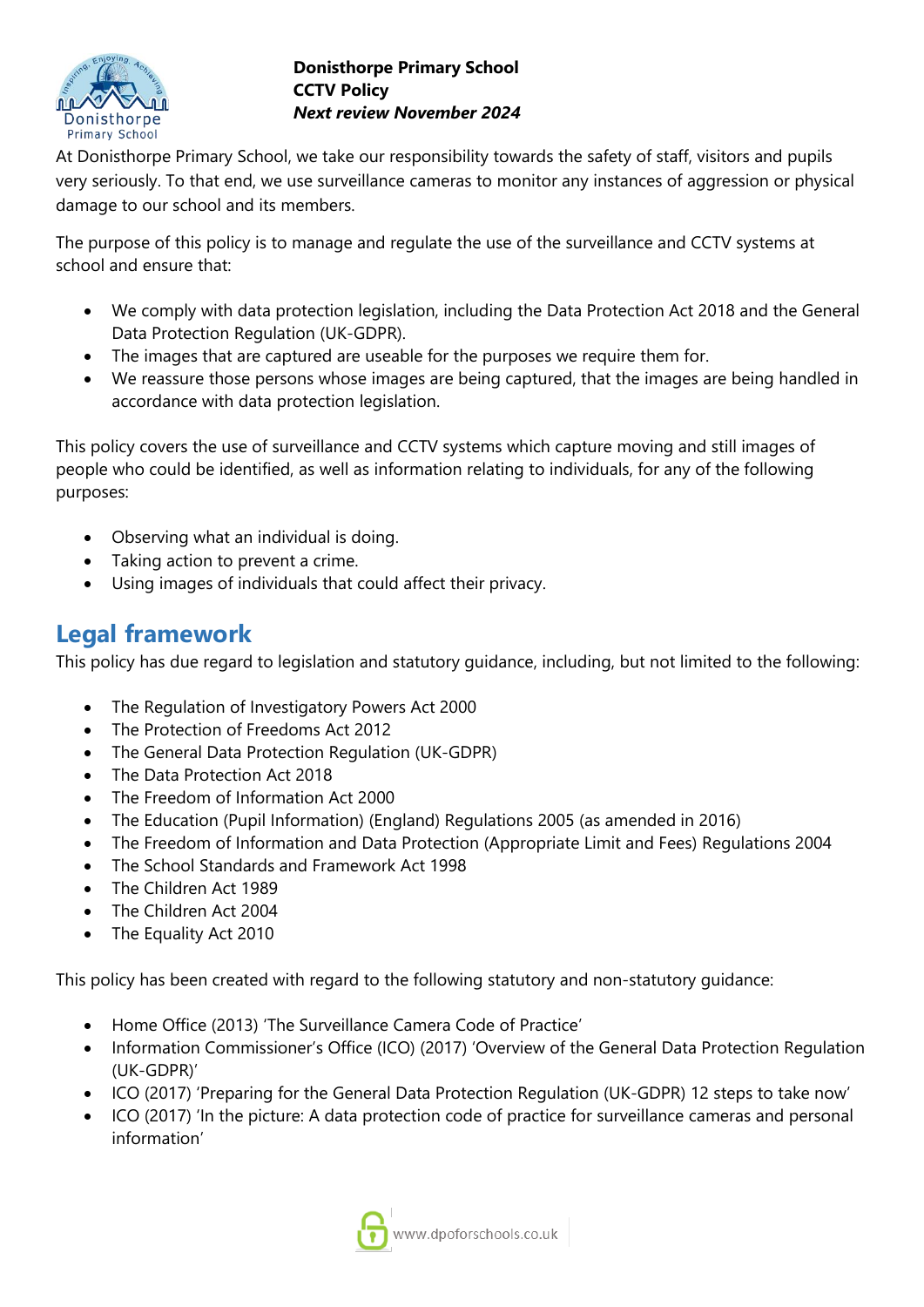

This policy operates in conjunction with the following school policies:

- Photography and Videos at School Policy
- Online Safety Policy
- Freedom of Information Policy
- Data Protection Policy
- **Privacy Notice**

# **Definitions**

For the purpose of this policy, a set of definitions will be outlined in accordance with the surveillance code of conduct:

- Surveillance monitoring the movements and behaviour of individuals; this can include video, audio or live footage. For the purpose of this policy both video and audio (limited area) footage will be applicable.
- Overt surveillance any use of surveillance for which authority does not fall under the Regulation of Investigatory Powers Act 2000.
- Covert surveillance any use of surveillance which is intentionally not shared with the subjects it is recording. Subjects will not be informed of such surveillance.
- Donisthorpe Primary School does not condone the use of covert surveillance when monitoring the school's staff, pupils and/or volunteers. Covert surveillance will only be operable in extreme circumstances.
- Any overt surveillance will be clearly signposted around the school.

# **Roles and responsibilities**

The role of the Data Protection Officer (DPO) includes:

- Dealing with Freedom of Information Requests and Subject Access Requests (SAR) in line with legislation, including the Freedom of Information Act 2000.
- Ensuring that all Data Controllers at the school handle and process surveillance and CCTV footage in accordance with data protection legislation.
- Ensuring that surveillance and CCTV footage is obtained in line with legal requirements.
- Ensuring consent is clear, positive and unambiguous. Pre-ticked boxes and answers inferred from silence are non-compliant with the UK-GDPR.
- Ensuring that surveillance and CCTV footage is destroyed in line with legal requirements when it falls outside of its retention period.
- Keeping comprehensive and accurate records of all data processing activities, including surveillance and CCTV footage, detailing the purpose of the activity and making these records public upon request.
- Informing Data Subjects of how their data, captured in surveillance and CCTV footage, will be used by the school; their rights for the data to be destroyed and the measures implemented by the school to protect individuals' personal information.
- Preparing reports and management information on the school's level of risk related to data protection and processing performance.
- Reporting to the highest management level of the school, e.g. the Governing Body.
- Abiding by confidentiality requirements in relation to the duties undertaken while in the role.

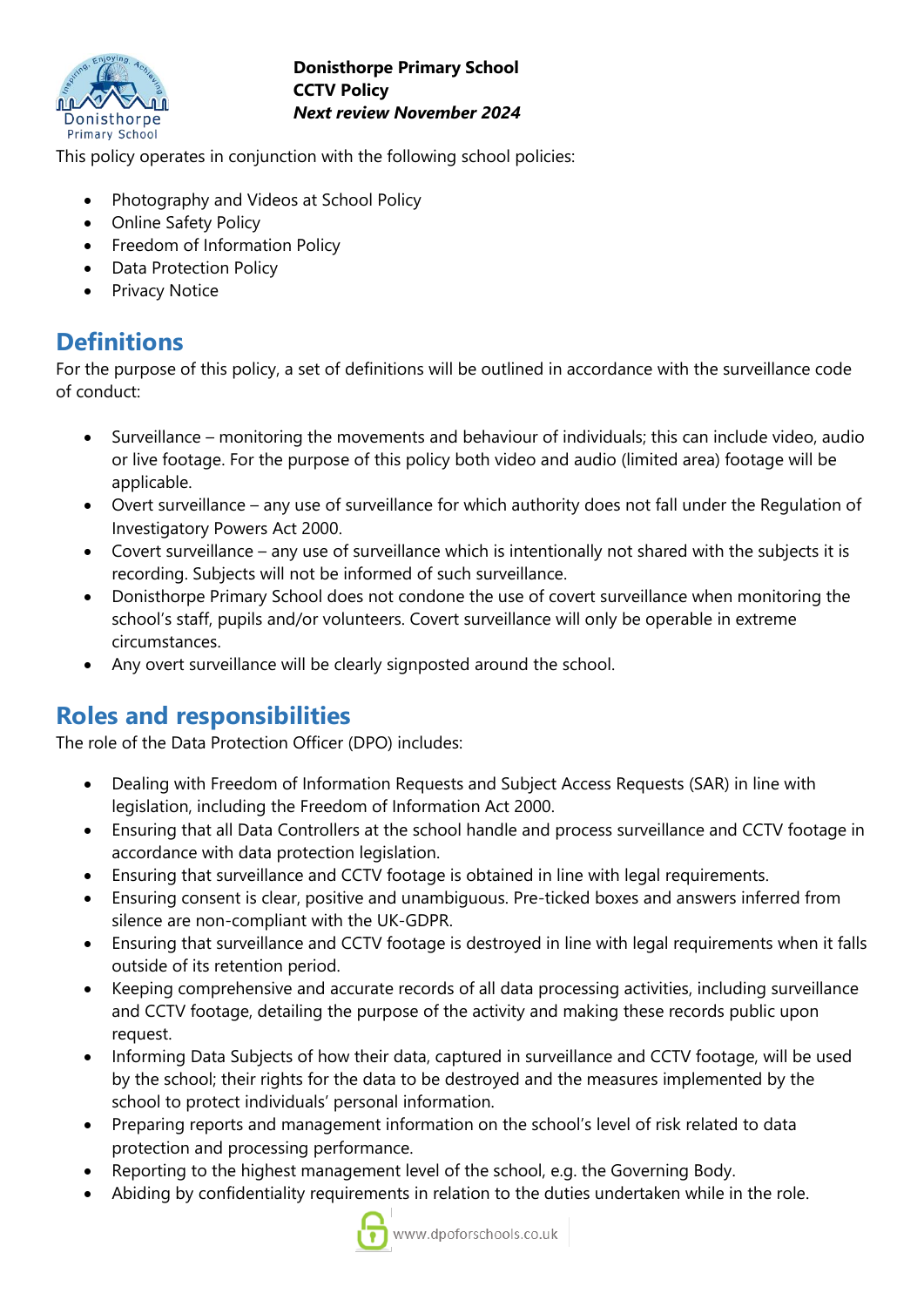

- Monitoring the performance of the school's Privacy Impact Assessment (PIA); and, under the UK-GDPR, the Data Protection Impact Assessment (DPIA); and providing advice where requested.
- Presenting reports regarding data processing at the school to senior leaders and the Governing Body.

Donisthorpe Primary School, as the corporate body, is the Data Controller. The Governing Body therefore has overall responsibility for ensuring that records are maintained, including security and access arrangements in accordance with regulations.

The School Business Manager deals with the day-to-day matters relating to data protection and thus, for the benefit of this policy, will act as the main point of contact in relation to surveillance and CCTV footage.

The role of the Data Controller includes:

- Processing surveillance and CCTV footage legally and fairly.
- Collecting surveillance and CCTV footage for legitimate reasons and ensuring that it is used accordingly.
- Collecting surveillance and CCTV footage that is relevant, adequate and not excessive in relation to the reason for its collection.
- Ensuring that any surveillance and CCTV footage identifying an individual is not kept for longer than is necessary.
- Protecting footage containing personal data against accidental, unlawful destruction, alteration and disclosure – especially when processing over networks.

The role of the Headteacher includes:

- Meeting with the DPO to decide where CCTV is needed to justify its means.
- Conferring with the DPO with regard to the lawful processing of the surveillance and CCTV footage.
- Reviewing the CCTV Policy to ensure it is compliant with current legislation.
- Monitoring legislation to ensure the school is using surveillance fairly and lawfully.
- Communicating any changes to legislation with all members of staff.

# **Purpose and justification**

The school will only use surveillance cameras for the safety and security of the school, staff, pupils and visitors. Surveillance will be used as a deterrent for violent behaviour and damage to the school. The school will only conduct surveillance as a deterrent and under no circumstances will the surveillance and the CCTV cameras be present in school classrooms or any changing facility.

If the surveillance and CCTV systems fulfil their purpose and are no longer required, the school will deactivate them.

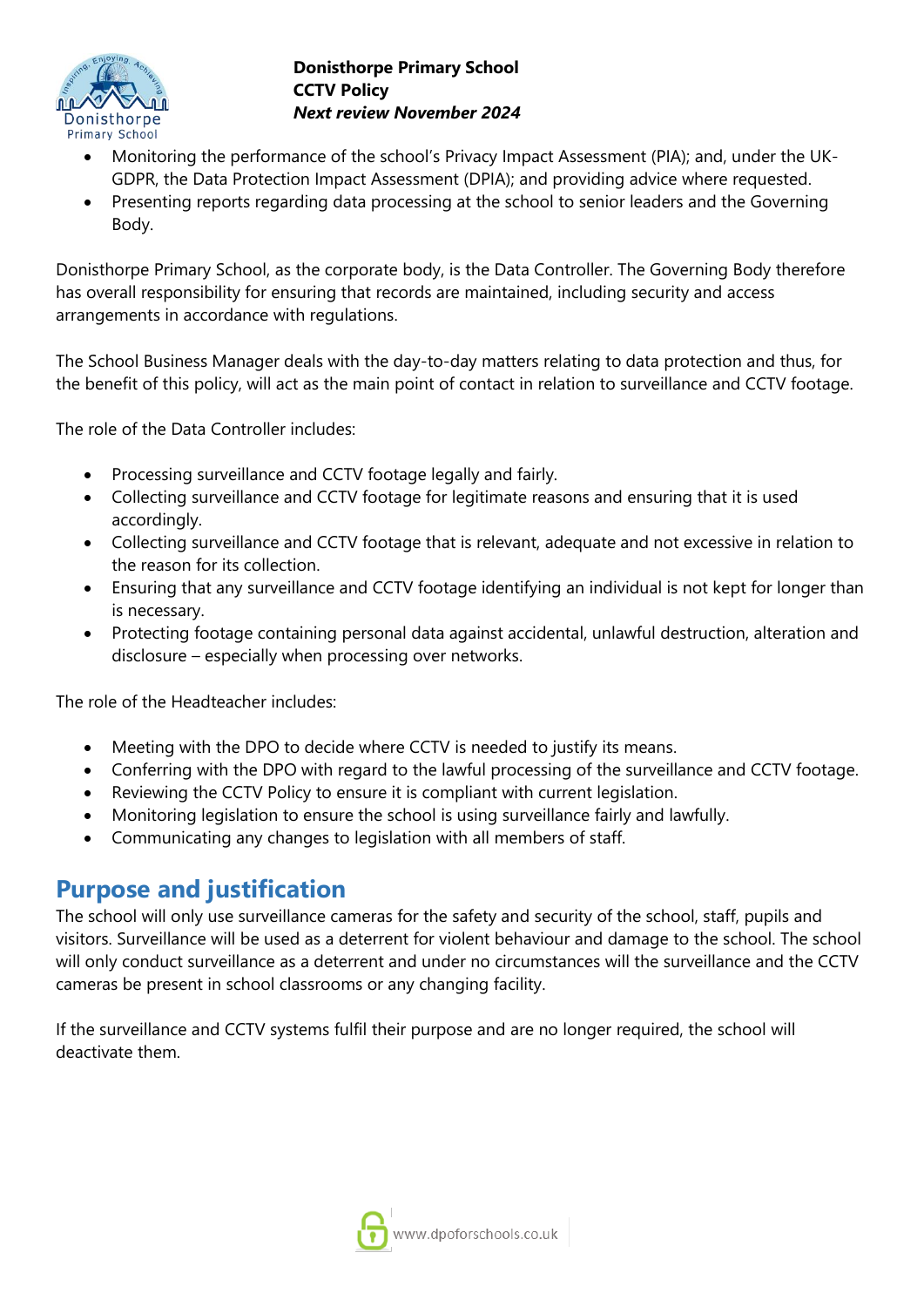

# **The data protection principles**

Data collected from CCTV will be:

- Processed lawfully, fairly and in a transparent manner in relation to individuals.
- Collected for specified, explicit and legitimate purposes and not further processed in a manner that is incompatible with those purposes; further processing for archiving purposes in the public interest, scientific or historical research purposes or statistical purposes shall not be considered to be incompatible with the initial purposes.
- Adequate, relevant and limited to what is necessary in relation to the purposes for which they are processed.
- Accurate and, where necessary, kept up-to-date; every reasonable step will be taken to ensure that personal data that are inaccurate, having regard to the purposes for which they are processed, are erased or rectified without delay.
- Kept in a form that permits identification of Data Subjects for no longer than is necessary for the purposes for which the personal data are processed; personal data may be stored for longer periods, insofar as the personal data will be processed solely for archiving purposes in the public interest, scientific or historical research purposes or statistical purposes, subject to implementation of the appropriate technical and organisational measures required by the UK-GDPR in order to safeguard the rights and freedoms of individuals.
- Processed in a manner that ensures appropriate security of the personal data, including protection against unauthorised or unlawful processing and against accidental loss, destruction or damage, using appropriate technical or organisational measures.

# **Objectives**

The CCTV system will be used to:

- Maintain a safe environment.
- Ensure the welfare of pupils, staff and visitors.
- Deter criminal acts against persons and property.
- Assist the police in identifying persons who have committed an offence.

### **Protocols**

The CCTV system will be registered with the ICO in line with data protection legislation. The CCTV system is a closed digital system. Warning signs have been placed throughout the premises where the CCTV system is active, as mandated by the ICO's Code of Practice.

The CCTV system has been designed for maximum effectiveness and efficiency; however, the school cannot guarantee that every incident will be detected or covered and 'blind spots' may exist. The CCTV system will not be trained on individuals unless an immediate response to an incident is required. The CCTV system will not be trained on private vehicles or property outside the perimeter of the school.

# **Security**

Access to the CCTV system, software and data will be strictly limited to authorised operators and will be password protected.

The school's authorised CCTV system operators are:

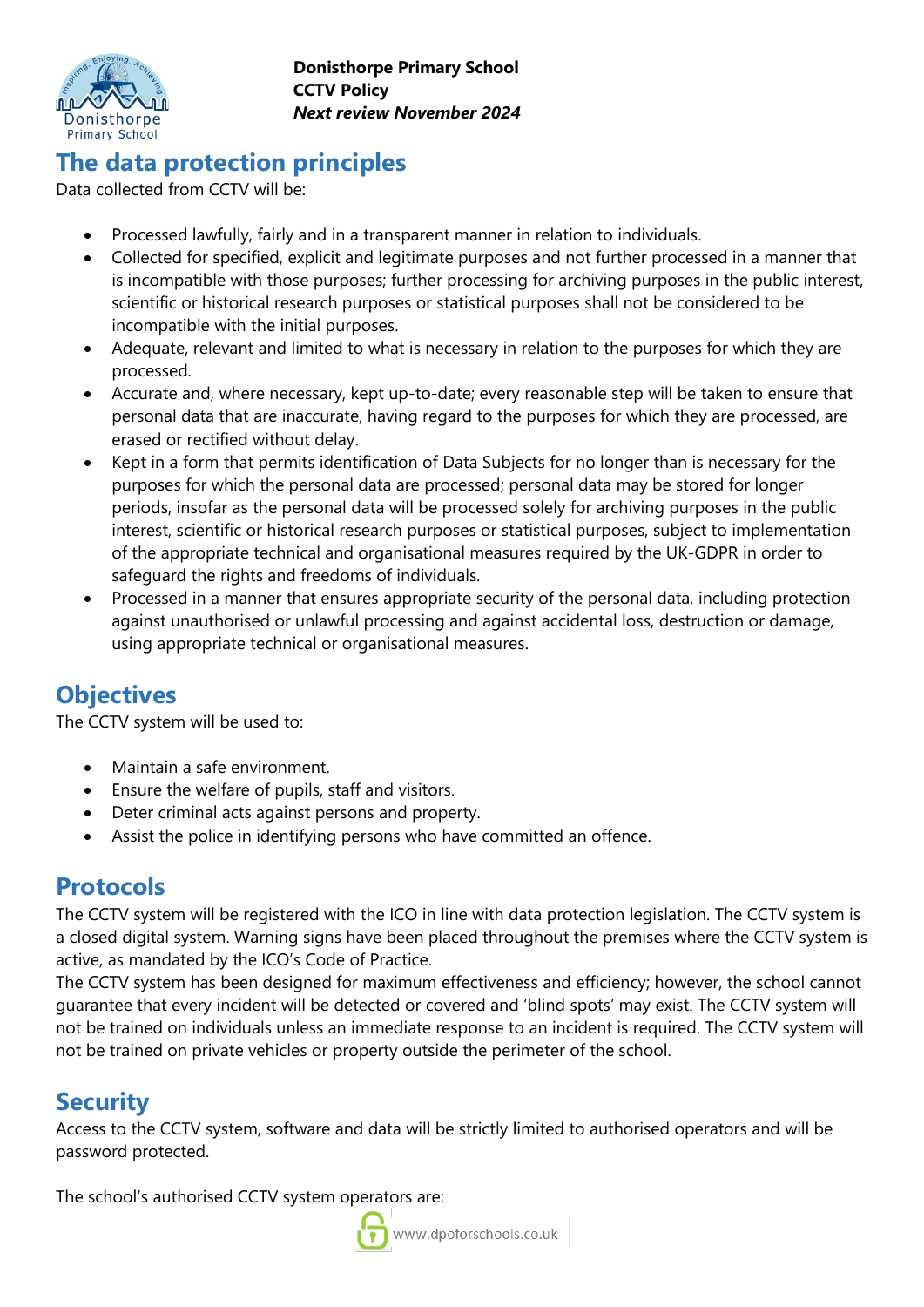

- The Headteacher
- The School Business Manager
- The School Premises Officer

Authorised users will be required to abide by this policy at all times. The main control facility will be kept secure and locked when not in use. CCTV systems will be tested for security flaws once a month to ensure that they are being properly maintained at all times. CCTV systems will not be intrusive. The DPO and Headteacher will decide when to record footage e.g. a continuous loop outside the school grounds to deter intruders. Any unnecessary footage captured will be securely deleted from the school

system.

The school's CCTV system will record audio within the main reception area.

Any cameras that present faults will be repaired immediately so as to avoid any risk of a data breach. Visual display monitors are located in the school. The areas holding these are locked when not in use.

### **Privacy by design**

The use of CCTV will be critically analysed using a Data Protection Impact Assessment (DPIA). A DPIA will be carried out prior to the installation of any surveillance and CCTV system. If the DPIA reveals any potential security risks or other data protection issues, the school will ensure they have provisions in place to overcome these issues. The school will ensure that the installation of the surveillance and CCTV systems will always justify its means. If the use of a surveillance and CCTV system is too privacy intrusive, the school will seek alternative provision.

# **Code of practice**

The school understands that recording images of identifiable individuals constitutes as processing personal information, so it is done in line with data protection principles. The school notifies all pupils, staff and visitors of the purpose for collecting surveillance data via Privacy Notices.

CCTV cameras are only placed where they do not intrude on anyone's privacy and are necessary to fulfil their purpose. All surveillance footage will be kept for 30 days for security purposes; the Headteacher and School Business Manager are responsible for keeping the records secure and allowing access.

The school has a surveillance system for the purpose of the prevention and detection of crime and the promotion of the health, safety and welfare of staff, pupils and visitors.

The surveillance and CCTV system is owned by the school and images from the system are strictly controlled and monitored by authorised personnel only.

The school will ensure that the surveillance and CCTV system is used to create a safer environment for staff, pupils and visitors to the school and to ensure that its operation is consistent with the obligations outlined in data protection legislation. The policy is available from the school's website. The surveillance and CCTV system will:

- Be designed to take into account its effect on individuals and their privacy and personal data.
- Be transparent and include a contact point, the DPO, through which people can access information and submit complaints.

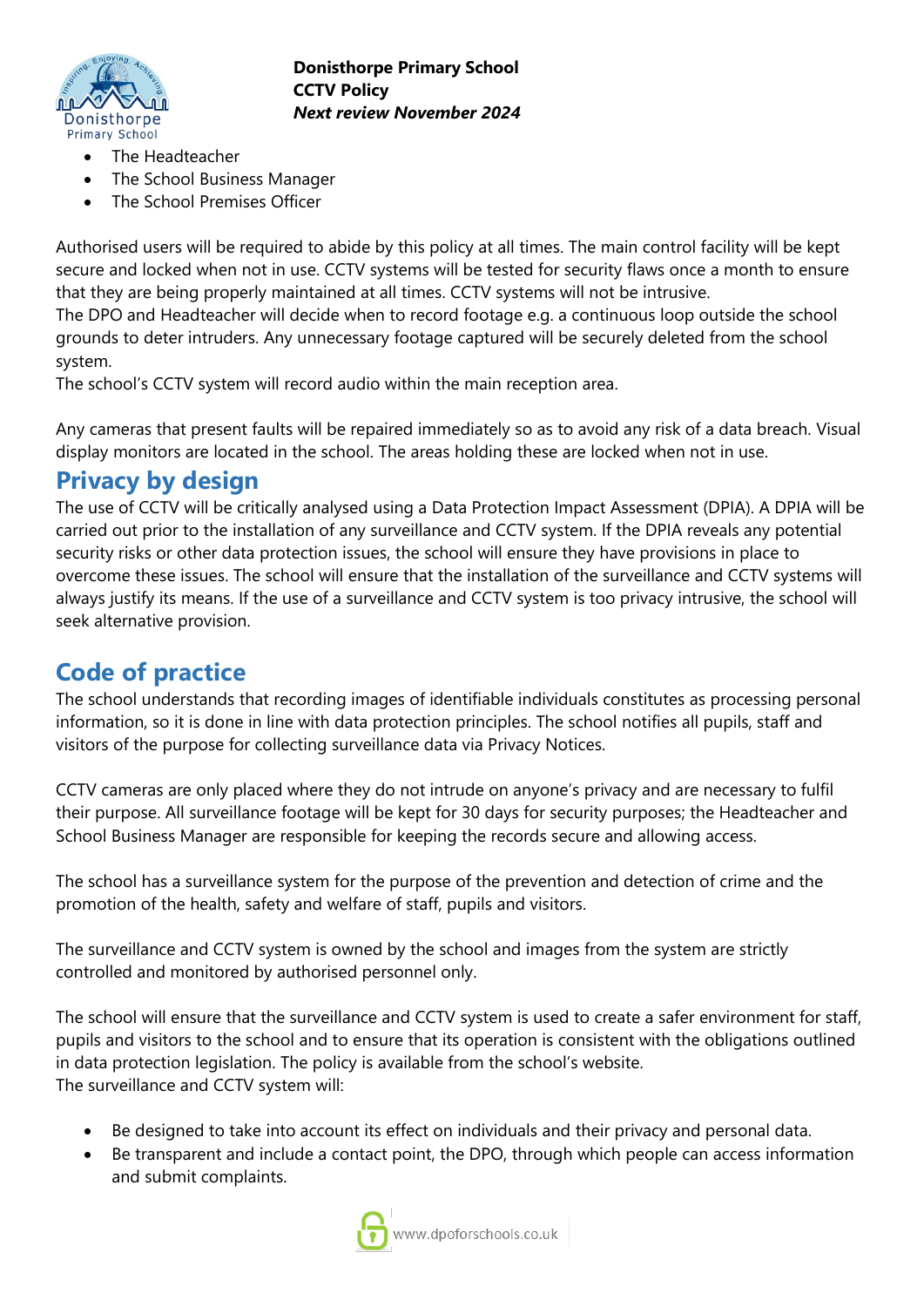

- Have clear responsibility and accountability procedures for images and information collected, held and used.
- Have defined policies and procedures in place which are communicated throughout the school.
- Only keep images and information for as long as required.
- Restrict access to retained images and information with clear rules on who can gain access.
- Consider all operational, technical and competency standards, relevant to the surveillance and CCTV system and its purpose and work to meet and maintain those standards in accordance with the law.
- Be subject to stringent security measures to safeguard against unauthorised access.
- Be regularly reviewed and audited to ensure that policies and standards are maintained.
- Only be used for the purposes for which it is intended, including supporting public safety, the protection of pupils, staff, volunteers and law enforcement.
- Be accurate and well maintained to ensure information is up to date.

### **Image storage procedures**

In order to maintain and preserve the integrity of the USB sticks used to record events from the hard drive and the facility to use them in any future proceedings, the following procedures for their use and retention must be strictly adhered to:

- Each USB stick must be identified by a unique reference number (UIS001, UIS002 & UIS003).
- Before use, each USB stick must be cleared of any previous recording.
- The person responsible for recording will register the date and time of USB stick recordings, including the unique reference number.
- All USB sticks required for evidential purposes must be sealed, witnessed, signed by the person responsible for recording, dated and stored in the safe. If a USB stick is not copied for the police before it is sealed, a copy may be made at a later date providing that it is then resealed, witnessed, signed by the responsible member of staff, dated and returned to the safe.
- If the USB stick is archived, the reference must be noted.
- USB sticks may be viewed by the police for the prevention and detection of crime. A record will be maintained of the release of USB sticks to the police or other authorised applicants. A register will be available for this purpose.
- Viewing of USB sticks by the police or any external individual must be recorded in writing and entered in the register. Following an appropriate Subject Access Request from the police, USB sticks will only be released to the police on the clear understanding that the data remains the property of the school, and both the USB stick and information contained on it are to be treated in accordance with this code. The school also retains the right to refuse permission for the police to pass to any other person the USB stick or any part of the information contained thereon. On occasions, when a court requires the release of an original USB stick, this will be produced from the safe, complete in its sealed bag. The police may require the school to retain the stored USB sticks for possible use as evidence in the future. Such USB sticks will be properly indexed, properly and securely stored until they are needed by the police.
- Applications received from outside bodies (e.g. solicitors) to view or release USB sticks will be referred to the Headteacher. In these circumstances, USB sticks will normally be released where satisfactory documentary evidence is produced showing that they are required for legal proceedings, a Subject Access Request, or in response to a court order. This must be provided within one month of receiving the request. If the decision is taken not to release the images, then the image in question should be held and not destroyed until all legal avenues have been exhausted.

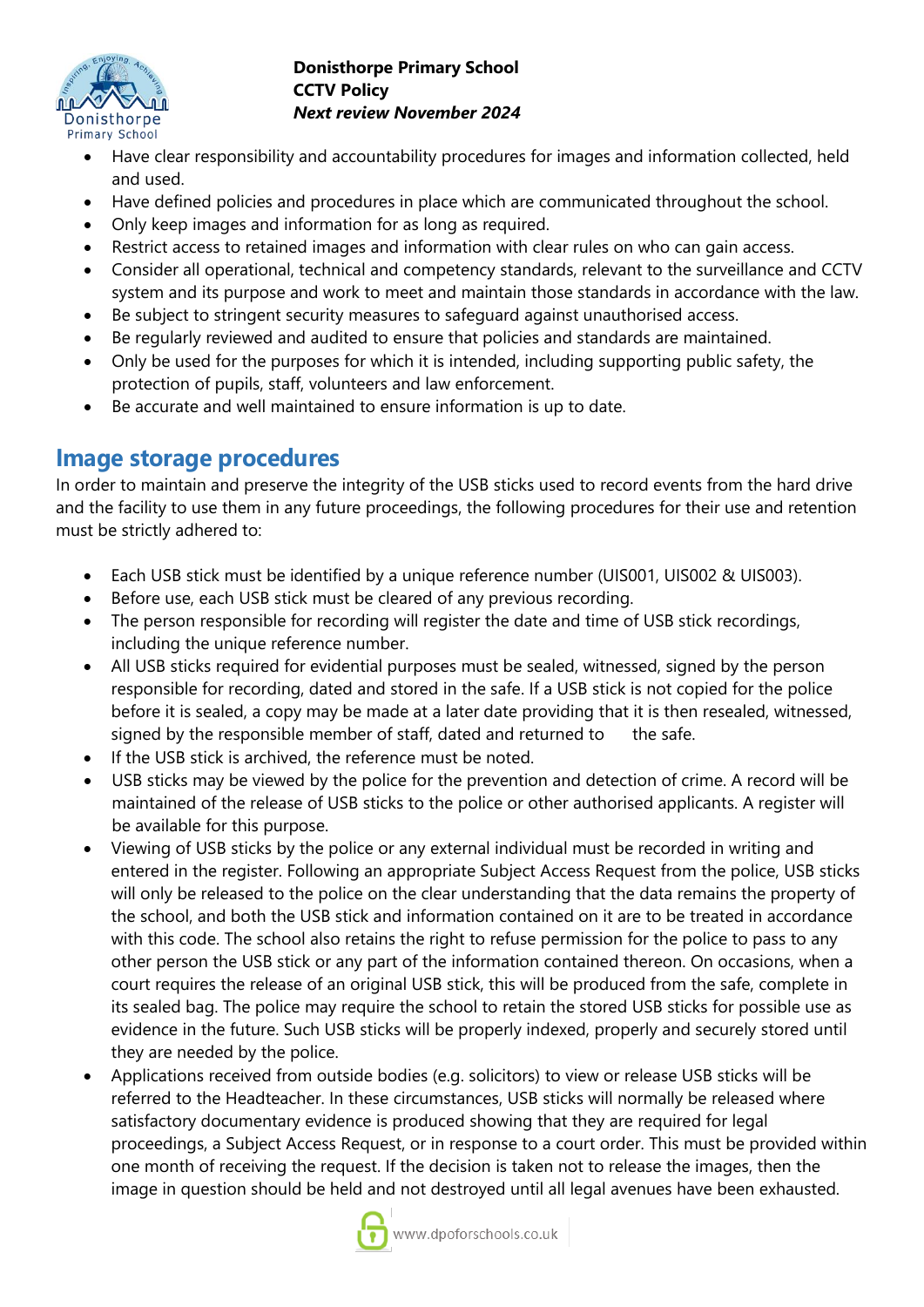

### **Access**

Under the UK-GDPR, individuals have the right to obtain confirmation that their personal information is being processed. All disks containing images belong to, and remain the property of, the school. Individuals have the right to submit a Subject Access Request to gain access to their personal data in order to verify the lawfulness of the processing. The school will verify the identity of the person making the request before any information is supplied.

A copy of the information will be supplied to the individual free of charge; however, the school may impose a 'reasonable fee' to comply with requests for further copies of the same information. Where a SAR has been made electronically, the information will be provided in a commonly used electronic format.

Requests by persons outside the school for viewing or copying disks, or obtaining digital recordings, will be assessed by the Headteacher, who will consult the DPO on a case-by-case basis with close regard to data protection and Freedom of Information legislation:

- Where a request is manifestly unfounded, excessive or repetitive, a reasonable fee will be charged.
- All fees will be based on material cost of providing the information. For example, memory sticks or disks.
- All requests received during school term time will be responded to without delay and within one month of receipt. Requests received during school holidays may not be able to be responded to in this timeframe but will be responded to as soon practicable.
- In the event of numerous or complex requests, the period of compliance will be extended by a further two months. The individual will be informed of this extension, and will receive an explanation of why the extension is necessary, within one month of the receipt of the request.
- Where a request is manifestly unfounded or excessive, the school holds the right to refuse to respond to the request. The individual will be informed of this decision and the reasoning behind it, as well as their right to complain to the ICO and to a judicial remedy, within one month of the refusal.
- In the event that a large quantity of information is being processed about an individual, the school will ask the individual to specify the information the request is in relation to.
- It is important that access to, and disclosure of, the images recorded by surveillance and CCTV footage is restricted and carefully controlled, not only to ensure that the rights of individuals are preserved, but also to ensure that the chain of evidence remains intact, should the images be required for evidential purposes.

Releasing the recorded images to third parties will be permitted only in the following limited and prescribed circumstances, and to the extent required or permitted by law:

- The police where the images recorded would assist in a specific criminal inquiry.
- Prosecution agencies such as the Crown Prosecution Service (CPS).
- Relevant legal representatives such as lawyers and barristers.
- Persons who have been recorded and whose images have been retained where disclosure is required by virtue of data protection legislation and the Freedom of Information Act 2000.
- Requests for access or disclosure will be recorded and the Headteacher will make the final decision as to whether recorded images may be released to persons other than the police.

# **Monitoring and Review**